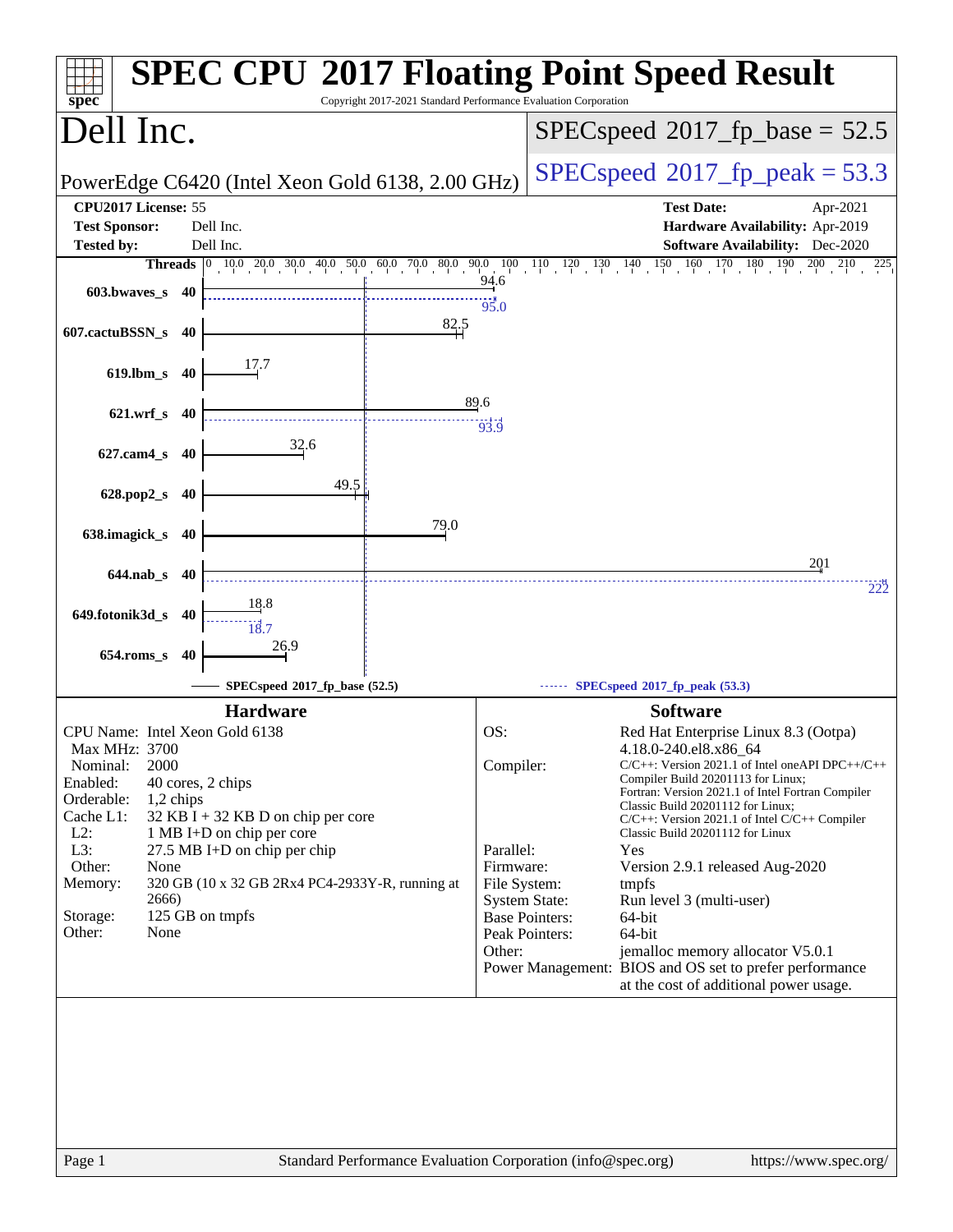#### **[spec](http://www.spec.org/) [SPEC CPU](http://www.spec.org/auto/cpu2017/Docs/result-fields.html#SPECCPU2017FloatingPointSpeedResult)[2017 Floating Point Speed Result](http://www.spec.org/auto/cpu2017/Docs/result-fields.html#SPECCPU2017FloatingPointSpeedResult)** Copyright 2017-2021 Standard Performance Evaluation Corporation Dell Inc. PowerEdge C6420 (Intel Xeon Gold 6138, 2.00 GHz)  $\left|$  [SPECspeed](http://www.spec.org/auto/cpu2017/Docs/result-fields.html#SPECspeed2017fppeak)®[2017\\_fp\\_peak = 5](http://www.spec.org/auto/cpu2017/Docs/result-fields.html#SPECspeed2017fppeak)3.3  $SPECspeed^{\circ}2017\_fp\_base = 52.5$  $SPECspeed^{\circ}2017\_fp\_base = 52.5$ **[CPU2017 License:](http://www.spec.org/auto/cpu2017/Docs/result-fields.html#CPU2017License)** 55 **[Test Date:](http://www.spec.org/auto/cpu2017/Docs/result-fields.html#TestDate)** Apr-2021 **[Test Sponsor:](http://www.spec.org/auto/cpu2017/Docs/result-fields.html#TestSponsor)** Dell Inc. **[Hardware Availability:](http://www.spec.org/auto/cpu2017/Docs/result-fields.html#HardwareAvailability)** Apr-2019 **[Tested by:](http://www.spec.org/auto/cpu2017/Docs/result-fields.html#Testedby)** Dell Inc. **[Software Availability:](http://www.spec.org/auto/cpu2017/Docs/result-fields.html#SoftwareAvailability)** Dec-2020 **[Results Table](http://www.spec.org/auto/cpu2017/Docs/result-fields.html#ResultsTable) [Benchmark](http://www.spec.org/auto/cpu2017/Docs/result-fields.html#Benchmark) [Threads](http://www.spec.org/auto/cpu2017/Docs/result-fields.html#Threads) [Seconds](http://www.spec.org/auto/cpu2017/Docs/result-fields.html#Seconds) [Ratio](http://www.spec.org/auto/cpu2017/Docs/result-fields.html#Ratio) [Seconds](http://www.spec.org/auto/cpu2017/Docs/result-fields.html#Seconds) [Ratio](http://www.spec.org/auto/cpu2017/Docs/result-fields.html#Ratio) [Seconds](http://www.spec.org/auto/cpu2017/Docs/result-fields.html#Seconds) [Ratio](http://www.spec.org/auto/cpu2017/Docs/result-fields.html#Ratio) Base [Threads](http://www.spec.org/auto/cpu2017/Docs/result-fields.html#Threads) [Seconds](http://www.spec.org/auto/cpu2017/Docs/result-fields.html#Seconds) [Ratio](http://www.spec.org/auto/cpu2017/Docs/result-fields.html#Ratio) [Seconds](http://www.spec.org/auto/cpu2017/Docs/result-fields.html#Seconds) [Ratio](http://www.spec.org/auto/cpu2017/Docs/result-fields.html#Ratio) [Seconds](http://www.spec.org/auto/cpu2017/Docs/result-fields.html#Seconds) [Ratio](http://www.spec.org/auto/cpu2017/Docs/result-fields.html#Ratio) Peak** [603.bwaves\\_s](http://www.spec.org/auto/cpu2017/Docs/benchmarks/603.bwaves_s.html) 40 **[624](http://www.spec.org/auto/cpu2017/Docs/result-fields.html#Median) [94.6](http://www.spec.org/auto/cpu2017/Docs/result-fields.html#Median)** 621 95.0 40 618 95.5 **[621](http://www.spec.org/auto/cpu2017/Docs/result-fields.html#Median) [95.0](http://www.spec.org/auto/cpu2017/Docs/result-fields.html#Median)** [607.cactuBSSN\\_s](http://www.spec.org/auto/cpu2017/Docs/benchmarks/607.cactuBSSN_s.html) 40 197 84.7 **[202](http://www.spec.org/auto/cpu2017/Docs/result-fields.html#Median) [82.5](http://www.spec.org/auto/cpu2017/Docs/result-fields.html#Median)** 40 197 84.7 **[202](http://www.spec.org/auto/cpu2017/Docs/result-fields.html#Median) [82.5](http://www.spec.org/auto/cpu2017/Docs/result-fields.html#Median)** [619.lbm\\_s](http://www.spec.org/auto/cpu2017/Docs/benchmarks/619.lbm_s.html) 40 **[296](http://www.spec.org/auto/cpu2017/Docs/result-fields.html#Median) [17.7](http://www.spec.org/auto/cpu2017/Docs/result-fields.html#Median)** 296 17.7 40 **[296](http://www.spec.org/auto/cpu2017/Docs/result-fields.html#Median) [17.7](http://www.spec.org/auto/cpu2017/Docs/result-fields.html#Median)** 296 17.7 [621.wrf\\_s](http://www.spec.org/auto/cpu2017/Docs/benchmarks/621.wrf_s.html) 40 **[148](http://www.spec.org/auto/cpu2017/Docs/result-fields.html#Median) [89.6](http://www.spec.org/auto/cpu2017/Docs/result-fields.html#Median)** 148 89.6 40 **[141](http://www.spec.org/auto/cpu2017/Docs/result-fields.html#Median) [93.9](http://www.spec.org/auto/cpu2017/Docs/result-fields.html#Median)** 136 97.3 [627.cam4\\_s](http://www.spec.org/auto/cpu2017/Docs/benchmarks/627.cam4_s.html) 40 272 32.6 **[272](http://www.spec.org/auto/cpu2017/Docs/result-fields.html#Median) [32.6](http://www.spec.org/auto/cpu2017/Docs/result-fields.html#Median)** 40 272 32.6 **[272](http://www.spec.org/auto/cpu2017/Docs/result-fields.html#Median) [32.6](http://www.spec.org/auto/cpu2017/Docs/result-fields.html#Median)** [628.pop2\\_s](http://www.spec.org/auto/cpu2017/Docs/benchmarks/628.pop2_s.html) 40 220 53.9 **[240](http://www.spec.org/auto/cpu2017/Docs/result-fields.html#Median) [49.5](http://www.spec.org/auto/cpu2017/Docs/result-fields.html#Median)** 40 220 53.9 **[240](http://www.spec.org/auto/cpu2017/Docs/result-fields.html#Median) [49.5](http://www.spec.org/auto/cpu2017/Docs/result-fields.html#Median)** [638.imagick\\_s](http://www.spec.org/auto/cpu2017/Docs/benchmarks/638.imagick_s.html) 40 **[183](http://www.spec.org/auto/cpu2017/Docs/result-fields.html#Median) [79.0](http://www.spec.org/auto/cpu2017/Docs/result-fields.html#Median)** 182 79.2 40 **[183](http://www.spec.org/auto/cpu2017/Docs/result-fields.html#Median) [79.0](http://www.spec.org/auto/cpu2017/Docs/result-fields.html#Median)** 182 79.2 [644.nab\\_s](http://www.spec.org/auto/cpu2017/Docs/benchmarks/644.nab_s.html) 40 86.6 202 **[86.8](http://www.spec.org/auto/cpu2017/Docs/result-fields.html#Median) [201](http://www.spec.org/auto/cpu2017/Docs/result-fields.html#Median)** 40 **[78.9](http://www.spec.org/auto/cpu2017/Docs/result-fields.html#Median) [222](http://www.spec.org/auto/cpu2017/Docs/result-fields.html#Median)** 78.4 223 [649.fotonik3d\\_s](http://www.spec.org/auto/cpu2017/Docs/benchmarks/649.fotonik3d_s.html) 40 **[486](http://www.spec.org/auto/cpu2017/Docs/result-fields.html#Median) [18.8](http://www.spec.org/auto/cpu2017/Docs/result-fields.html#Median)** 484 18.8 40 **[488](http://www.spec.org/auto/cpu2017/Docs/result-fields.html#Median) [18.7](http://www.spec.org/auto/cpu2017/Docs/result-fields.html#Median)** 487 18.7 [654.roms\\_s](http://www.spec.org/auto/cpu2017/Docs/benchmarks/654.roms_s.html) 40 582 27.0 **[586](http://www.spec.org/auto/cpu2017/Docs/result-fields.html#Median) [26.9](http://www.spec.org/auto/cpu2017/Docs/result-fields.html#Median)** 40 582 27.0 **[586](http://www.spec.org/auto/cpu2017/Docs/result-fields.html#Median) [26.9](http://www.spec.org/auto/cpu2017/Docs/result-fields.html#Median) [SPECspeed](http://www.spec.org/auto/cpu2017/Docs/result-fields.html#SPECspeed2017fpbase)[2017\\_fp\\_base =](http://www.spec.org/auto/cpu2017/Docs/result-fields.html#SPECspeed2017fpbase) 52.5 [SPECspeed](http://www.spec.org/auto/cpu2017/Docs/result-fields.html#SPECspeed2017fppeak)[2017\\_fp\\_peak =](http://www.spec.org/auto/cpu2017/Docs/result-fields.html#SPECspeed2017fppeak) 53.3** Results appear in the [order in which they were run.](http://www.spec.org/auto/cpu2017/Docs/result-fields.html#RunOrder) Bold underlined text [indicates a median measurement.](http://www.spec.org/auto/cpu2017/Docs/result-fields.html#Median)

### **[Operating System Notes](http://www.spec.org/auto/cpu2017/Docs/result-fields.html#OperatingSystemNotes)**

Stack size set to unlimited using "ulimit -s unlimited"

### **[Environment Variables Notes](http://www.spec.org/auto/cpu2017/Docs/result-fields.html#EnvironmentVariablesNotes)**

```
Environment variables set by runcpu before the start of the run:
KMP AFFINITY = "granularity=fine, compact"
LD_LIBRARY_PATH =
      "/mnt/ramdisk/cpu2017-1.1.7-ic2021.1/lib/intel64:/mnt/ramdisk/cpu2017-1.
      1.7-ic2021.1/je5.0.1-64"
MALLOC_CONF = "retain:true"
OMP_STACKSIZE = "192M"
```
### **[General Notes](http://www.spec.org/auto/cpu2017/Docs/result-fields.html#GeneralNotes)**

 Binaries compiled on a system with 1x Intel Core i9-7980XE CPU + 64GB RAM memory using Redhat Enterprise Linux 8.0

 Yes: The test sponsor attests, as of date of publication, that CVE-2017-5754 (Meltdown) is mitigated in the system as tested and documented. Yes: The test sponsor attests, as of date of publication, that CVE-2017-5753 (Spectre variant 1) is mitigated in the system as tested and documented. Yes: The test sponsor attests, as of date of publication, that CVE-2017-5715 (Spectre variant 2) is mitigated in the system as tested and documented.

 Transparent Huge Pages enabled by default Prior to runcpu invocation

**(Continued on next page)**

| Page 2 | Standard Performance Evaluation Corporation (info@spec.org) | https://www.spec.org/ |
|--------|-------------------------------------------------------------|-----------------------|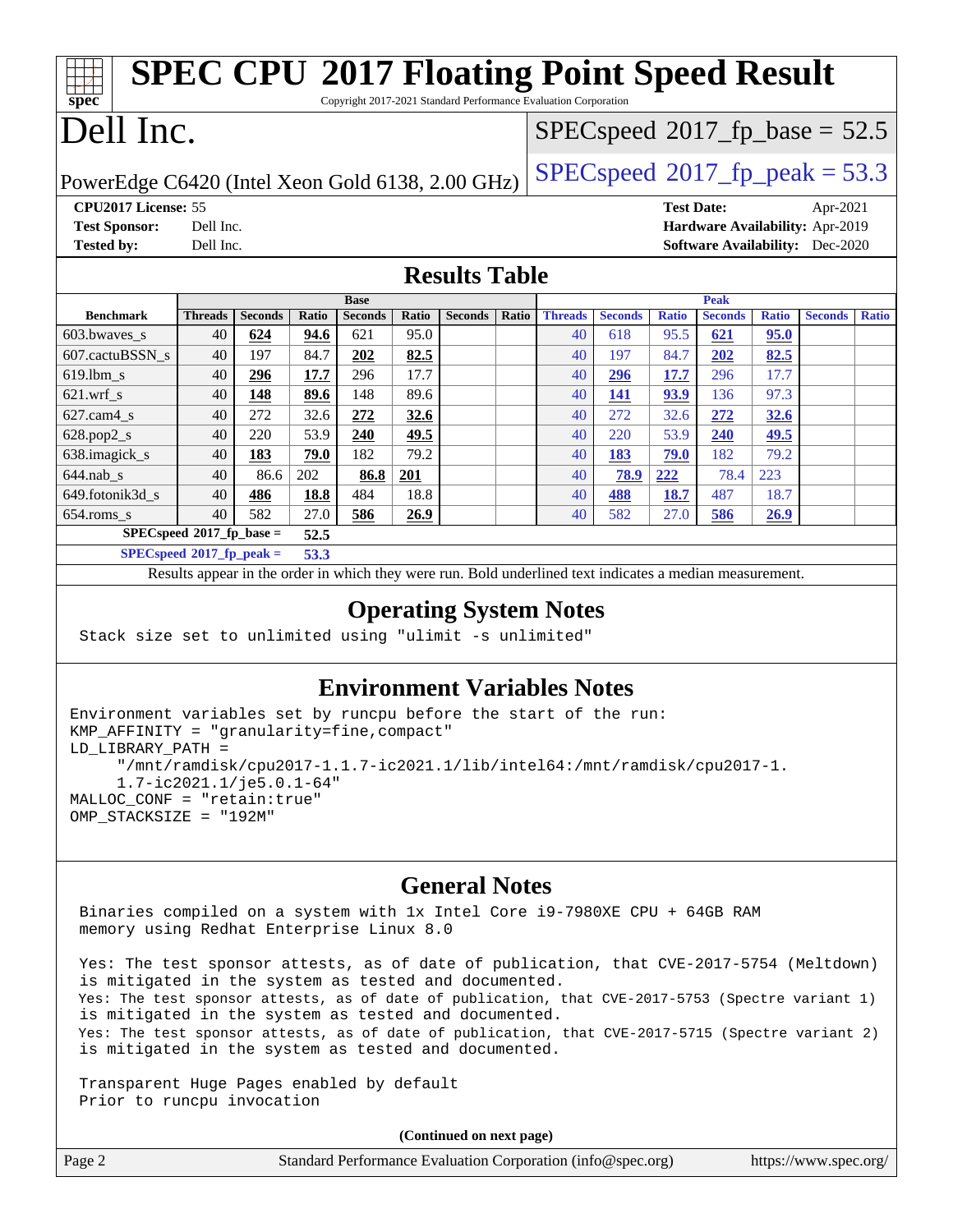| <b>SPEC CPU®2017 Floating Point Speed Result</b><br>Copyright 2017-2021 Standard Performance Evaluation Corporation<br>spec <sup>®</sup>                                                                                                                                                                                                                |                                                                           |  |
|---------------------------------------------------------------------------------------------------------------------------------------------------------------------------------------------------------------------------------------------------------------------------------------------------------------------------------------------------------|---------------------------------------------------------------------------|--|
| Dell Inc.                                                                                                                                                                                                                                                                                                                                               | $SPEC speed^{\circ}2017\_fp\_base = 52.5$                                 |  |
| PowerEdge C6420 (Intel Xeon Gold 6138, 2.00 GHz)                                                                                                                                                                                                                                                                                                        | $SPEC speed^{\circ}2017$ _fp_peak = 53.3                                  |  |
| CPU2017 License: 55                                                                                                                                                                                                                                                                                                                                     | <b>Test Date:</b><br>Apr-2021                                             |  |
| Dell Inc.<br><b>Test Sponsor:</b><br>Dell Inc.<br><b>Tested by:</b>                                                                                                                                                                                                                                                                                     | Hardware Availability: Apr-2019<br><b>Software Availability:</b> Dec-2020 |  |
|                                                                                                                                                                                                                                                                                                                                                         |                                                                           |  |
| <b>General Notes (Continued)</b><br>Filesystem page cache synced and cleared with:<br>sync; echo 3><br>/proc/sys/vm/drop_caches<br>jemalloc, a general purpose malloc implementation<br>built with the RedHat Enterprise 7.5, and the system compiler gcc 4.8.5<br>sources available from jemalloc.net or https://github.com/jemalloc/jemalloc/releases |                                                                           |  |
| <b>Platform Notes</b>                                                                                                                                                                                                                                                                                                                                   |                                                                           |  |
| BIOS settings:                                                                                                                                                                                                                                                                                                                                          |                                                                           |  |
| Logical Processor : Disabled<br>Virtualization Technology : Disabled                                                                                                                                                                                                                                                                                    |                                                                           |  |
| System Profile : Custom<br>CPU Power Management : Maximum Performance<br>$C1E$ : Disabled<br>C States : Autonomous<br>Memory Patrol Scrub : Disabled<br>Energy Efficiency Policy : Performance<br>CPU Interconnect Bus Link<br>Power Management : Disabled                                                                                              |                                                                           |  |
| Sysinfo program /mnt/ramdisk/cpu2017-1.1.7-ic2021.1/bin/sysinfo<br>Rev: r6538 of 2020-09-24 e8664e66d2d7080afeaa89d4b38e2f1c<br>running on localhost.localdomain Fri Apr 30 16:31:35 2021                                                                                                                                                               |                                                                           |  |
| SUT (System Under Test) info as seen by some common utilities.<br>For more information on this section, see<br>https://www.spec.org/cpu2017/Docs/config.html#sysinfo                                                                                                                                                                                    |                                                                           |  |
| From /proc/cpuinfo<br>model name : Intel(R) Xeon(R) Gold 6138 CPU @ 2.00GHz<br>"physical id"s (chips)<br>2<br>40 "processors"                                                                                                                                                                                                                           |                                                                           |  |
| cores, siblings (Caution: counting these is hw and system dependent. The following<br>excerpts from /proc/cpuinfo might not be reliable. Use with caution.)<br>cpu cores : 20<br>siblings : 20<br>physical 0: cores 0 1 2 3 4 8 9 10 11 12 16 17 18 19 20 24 25 26 27 28<br>physical 1: cores 0 1 2 3 4 8 9 10 11 12 16 17 18 19 20 24 25 26 27 28      |                                                                           |  |
| From 1scpu:<br>Architecture:<br>x86_64<br>32-bit, 64-bit<br>$CPU$ op-mode(s):<br>Byte Order:<br>Little Endian<br>CPU(s):<br>40                                                                                                                                                                                                                          |                                                                           |  |
| (Continued on next page)                                                                                                                                                                                                                                                                                                                                |                                                                           |  |
| Page 3<br>Standard Performance Evaluation Corporation (info@spec.org)                                                                                                                                                                                                                                                                                   | https://www.spec.org/                                                     |  |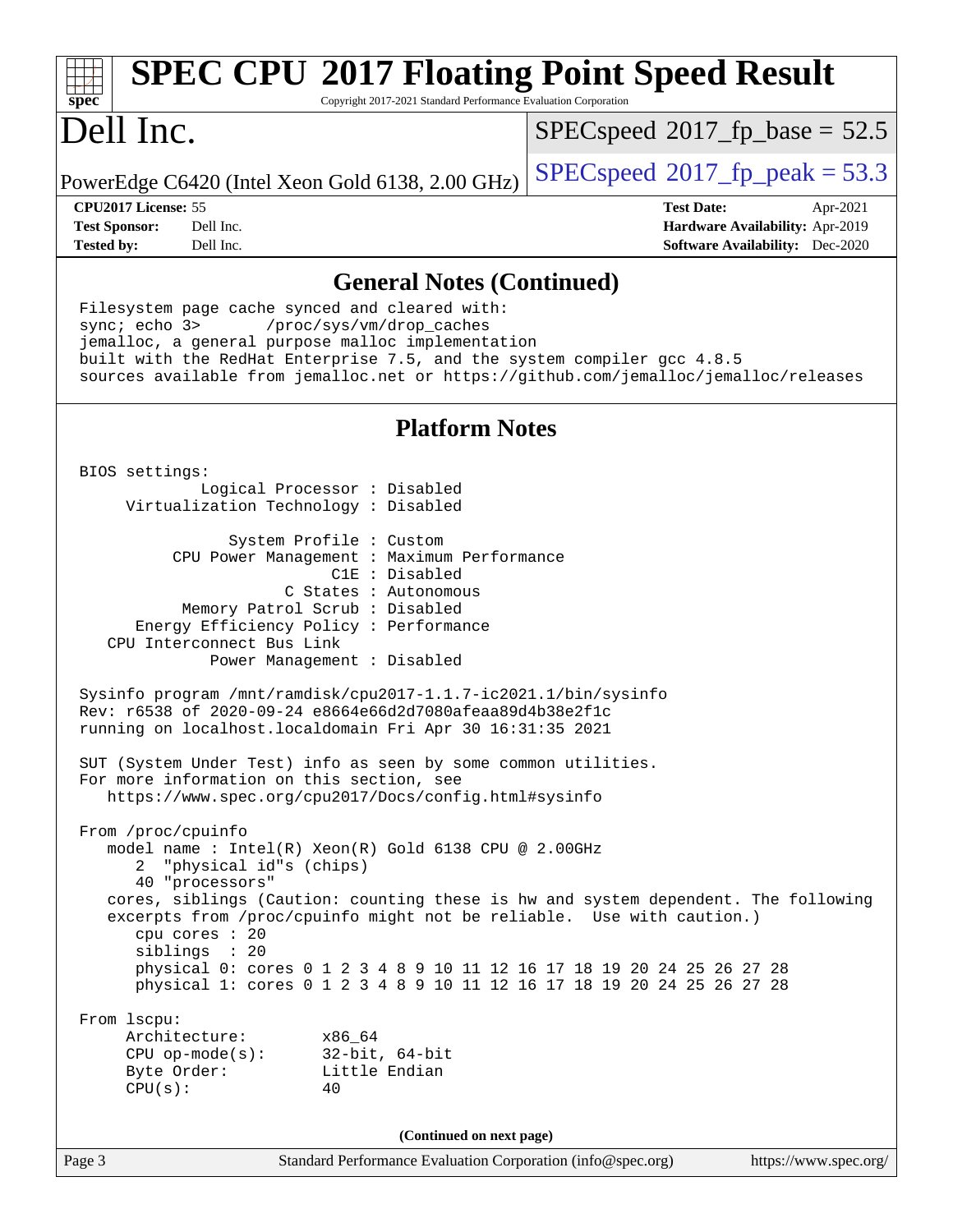#### Page 4 Standard Performance Evaluation Corporation [\(info@spec.org\)](mailto:info@spec.org) <https://www.spec.org/> **[spec](http://www.spec.org/) [SPEC CPU](http://www.spec.org/auto/cpu2017/Docs/result-fields.html#SPECCPU2017FloatingPointSpeedResult)[2017 Floating Point Speed Result](http://www.spec.org/auto/cpu2017/Docs/result-fields.html#SPECCPU2017FloatingPointSpeedResult)** Copyright 2017-2021 Standard Performance Evaluation Corporation Dell Inc. PowerEdge C6420 (Intel Xeon Gold 6138, 2.00 GHz)  $\left|$  [SPECspeed](http://www.spec.org/auto/cpu2017/Docs/result-fields.html#SPECspeed2017fppeak)<sup>®</sup>[2017\\_fp\\_peak = 5](http://www.spec.org/auto/cpu2017/Docs/result-fields.html#SPECspeed2017fppeak)3.3  $SPECspeed^{\circ}2017\_fp\_base = 52.5$  $SPECspeed^{\circ}2017\_fp\_base = 52.5$ **[CPU2017 License:](http://www.spec.org/auto/cpu2017/Docs/result-fields.html#CPU2017License)** 55 **[Test Date:](http://www.spec.org/auto/cpu2017/Docs/result-fields.html#TestDate)** Apr-2021 **[Test Sponsor:](http://www.spec.org/auto/cpu2017/Docs/result-fields.html#TestSponsor)** Dell Inc. **[Hardware Availability:](http://www.spec.org/auto/cpu2017/Docs/result-fields.html#HardwareAvailability)** Apr-2019 **[Tested by:](http://www.spec.org/auto/cpu2017/Docs/result-fields.html#Testedby)** Dell Inc. **[Software Availability:](http://www.spec.org/auto/cpu2017/Docs/result-fields.html#SoftwareAvailability)** Dec-2020 **[Platform Notes \(Continued\)](http://www.spec.org/auto/cpu2017/Docs/result-fields.html#PlatformNotes)** On-line CPU(s) list: 0-39 Thread(s) per core: 1 Core(s) per socket: 20 Socket(s): 2 NUMA node(s): 2 Vendor ID: GenuineIntel CPU family: 6 Model: 85 Model name: Intel(R) Xeon(R) Gold 6138 CPU @ 2.00GHz Stepping: 4 CPU MHz: 1018.339 CPU max MHz: 3700.0000 CPU min MHz: 1000.0000 BogoMIPS: 4000.00 Virtualization: VT-x L1d cache: 32K L1i cache: 32K L2 cache: 1024K L3 cache: 28160K NUMA node0 CPU(s): 0,2,4,6,8,10,12,14,16,18,20,22,24,26,28,30,32,34,36,38 NUMA node1 CPU(s): 1,3,5,7,9,11,13,15,17,19,21,23,25,27,29,31,33,35,37,39 Flags: fpu vme de pse tsc msr pae mce cx8 apic sep mtrr pge mca cmov pat pse36 clflush dts acpi mmx fxsr sse sse2 ss ht tm pbe syscall nx pdpe1gb rdtscp lm constant\_tsc art arch\_perfmon pebs bts rep\_good nopl xtopology nonstop\_tsc cpuid aperfmperf pni pclmulqdq dtes64 monitor ds\_cpl vmx smx est tm2 ssse3 sdbg fma cx16 xtpr pdcm pcid dca sse4\_1 sse4\_2 x2apic movbe popcnt tsc\_deadline\_timer aes xsave avx f16c rdrand lahf\_lm abm 3dnowprefetch cpuid\_fault epb cat\_l3 cdp\_l3 invpcid\_single pti intel\_ppin ssbd mba ibrs ibpb stibp fsgsbase tsc\_adjust bmi1 hle avx2 smep bmi2 erms invpcid rtm cqm mpx rdt\_a avx512f avx512dq rdseed adx smap clflushopt clwb intel\_pt avx512cd avx512bw avx512vl xsaveopt xsavec xgetbv1 xsaves cqm\_llc cqm\_occup\_llc cqm\_mbm\_total cqm\_mbm\_local dtherm ida arat pln pts pku ospke md\_clear flush\_l1d /proc/cpuinfo cache data cache size : 28160 KB From numactl --hardware WARNING: a numactl 'node' might or might not correspond to a physical chip. available: 2 nodes (0-1) node 0 cpus: 0 2 4 6 8 10 12 14 16 18 20 22 24 26 28 30 32 34 36 38 node 0 size: 183566 MB node 0 free: 177752 MB node 1 cpus: 1 3 5 7 9 11 13 15 17 19 21 23 25 27 29 31 33 35 37 39 node 1 size: 123435 MB node 1 free: 127675 MB node distances: node 0 1 **(Continued on next page)**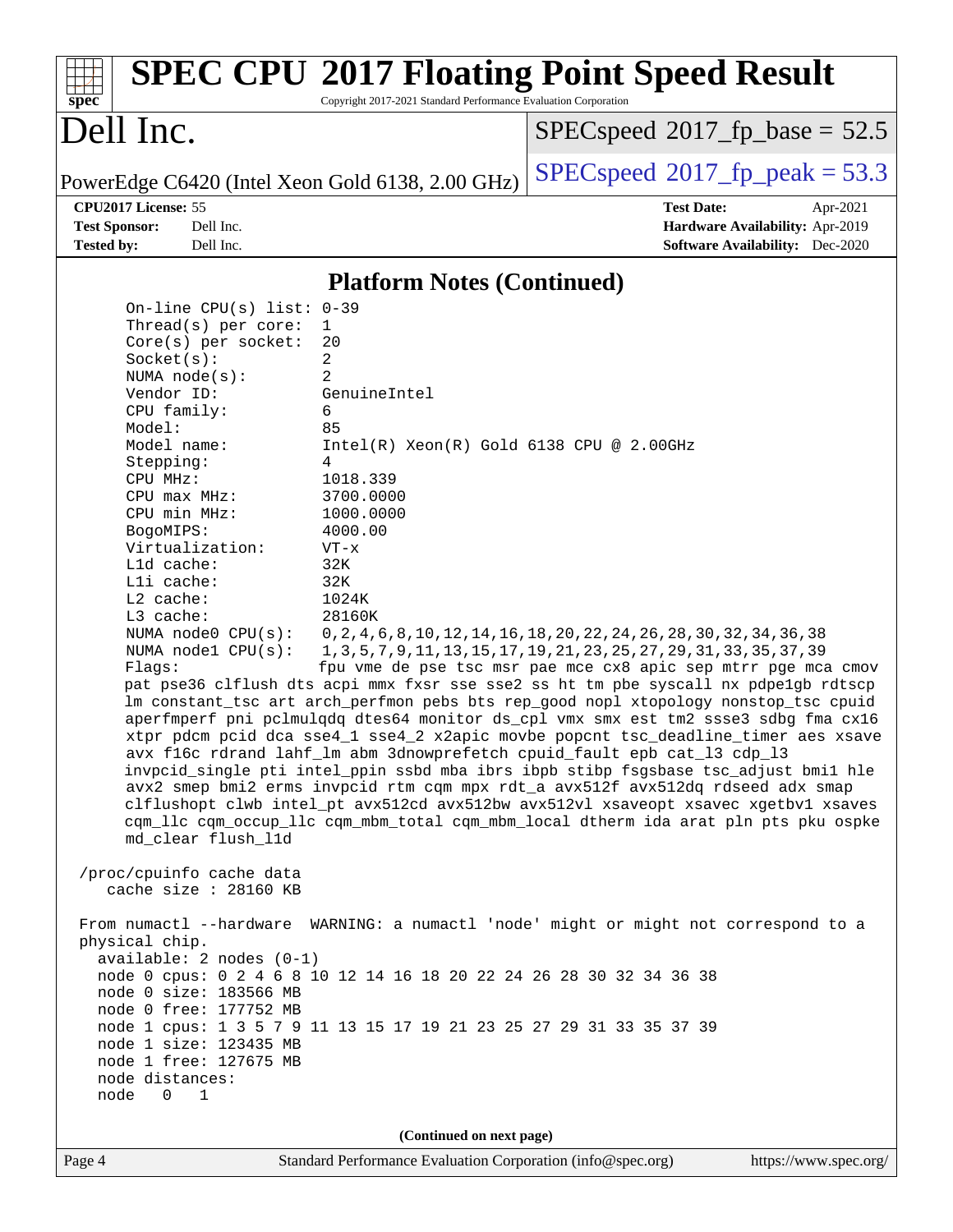| <b>SPEC CPU®2017 Floating Point Speed Result</b><br>Copyright 2017-2021 Standard Performance Evaluation Corporation<br>$spec^*$                                                                                                                                                                                                                                                                                                                                                 |                                                                                                                    |  |
|---------------------------------------------------------------------------------------------------------------------------------------------------------------------------------------------------------------------------------------------------------------------------------------------------------------------------------------------------------------------------------------------------------------------------------------------------------------------------------|--------------------------------------------------------------------------------------------------------------------|--|
| Dell Inc.                                                                                                                                                                                                                                                                                                                                                                                                                                                                       | $SPEC speed^{\circ}2017\_fp\_base = 52.5$                                                                          |  |
| PowerEdge C6420 (Intel Xeon Gold 6138, 2.00 GHz)                                                                                                                                                                                                                                                                                                                                                                                                                                | $SPEC speed$ <sup>®</sup> 2017_fp_peak = 53.3                                                                      |  |
| CPU2017 License: 55<br><b>Test Sponsor:</b><br>Dell Inc.<br><b>Tested by:</b><br>Dell Inc.                                                                                                                                                                                                                                                                                                                                                                                      | <b>Test Date:</b><br>Apr-2021<br>Hardware Availability: Apr-2019<br><b>Software Availability:</b> Dec-2020         |  |
|                                                                                                                                                                                                                                                                                                                                                                                                                                                                                 |                                                                                                                    |  |
| <b>Platform Notes (Continued)</b><br>0:<br>10<br>21                                                                                                                                                                                                                                                                                                                                                                                                                             |                                                                                                                    |  |
| 1:<br>21<br>10                                                                                                                                                                                                                                                                                                                                                                                                                                                                  |                                                                                                                    |  |
| From /proc/meminfo<br>MemTotal:<br>329533144 kB<br>HugePages_Total:<br>0<br>Hugepagesize:<br>2048 kB                                                                                                                                                                                                                                                                                                                                                                            |                                                                                                                    |  |
| /sbin/tuned-adm active<br>Current active profile: throughput-performance                                                                                                                                                                                                                                                                                                                                                                                                        |                                                                                                                    |  |
| /sys/devices/system/cpu/cpu*/cpufreq/scaling_governor has<br>performance                                                                                                                                                                                                                                                                                                                                                                                                        |                                                                                                                    |  |
| From /etc/*release* /etc/*version*<br>os-release:<br>NAME="Red Hat Enterprise Linux"<br>VERSION="8.3 (Ootpa)"<br>ID="rhel"<br>ID_LIKE="fedora"<br>VERSION_ID="8.3"<br>PLATFORM_ID="platform:el8"<br>PRETTY_NAME="Red Hat Enterprise Linux 8.3 (Ootpa)"<br>$ANSI$ _COLOR=" $0:31$ "<br>redhat-release: Red Hat Enterprise Linux release 8.3 (Ootpa)<br>system-release: Red Hat Enterprise Linux release 8.3 (Ootpa)<br>system-release-cpe: cpe:/o:redhat:enterprise_linux:8.3:ga |                                                                                                                    |  |
| uname $-a$ :<br>Linux localhost.localdomain 4.18.0-240.el8.x86_64 #1 SMP Wed Sep 23 05:13:10 EDT 2020<br>x86_64 x86_64 x86_64 GNU/Linux                                                                                                                                                                                                                                                                                                                                         |                                                                                                                    |  |
| Kernel self-reported vulnerability status:                                                                                                                                                                                                                                                                                                                                                                                                                                      |                                                                                                                    |  |
| CVE-2018-12207 (iTLB Multihit):<br>CVE-2018-3620 (L1 Terminal Fault):                                                                                                                                                                                                                                                                                                                                                                                                           | KVM: Mitigation: Split huge pages<br>Mitigation: PTE Inversion; VMX:<br>conditional cache flushes, SMT<br>disabled |  |
| Microarchitectural Data Sampling:                                                                                                                                                                                                                                                                                                                                                                                                                                               | Mitigation: Clear CPU buffers; SMT<br>disabled                                                                     |  |
| CVE-2017-5754 (Meltdown):<br>CVE-2018-3639 (Speculative Store Bypass):                                                                                                                                                                                                                                                                                                                                                                                                          | Mitigation: PTI<br>Mitigation: Speculative Store<br>Bypass disabled via prctl and<br>seccomp                       |  |
| CVE-2017-5753 (Spectre variant 1):                                                                                                                                                                                                                                                                                                                                                                                                                                              | Mitigation: usercopy/swapgs<br>barriers and __user pointer<br>sanitization                                         |  |
| (Continued on next page)                                                                                                                                                                                                                                                                                                                                                                                                                                                        |                                                                                                                    |  |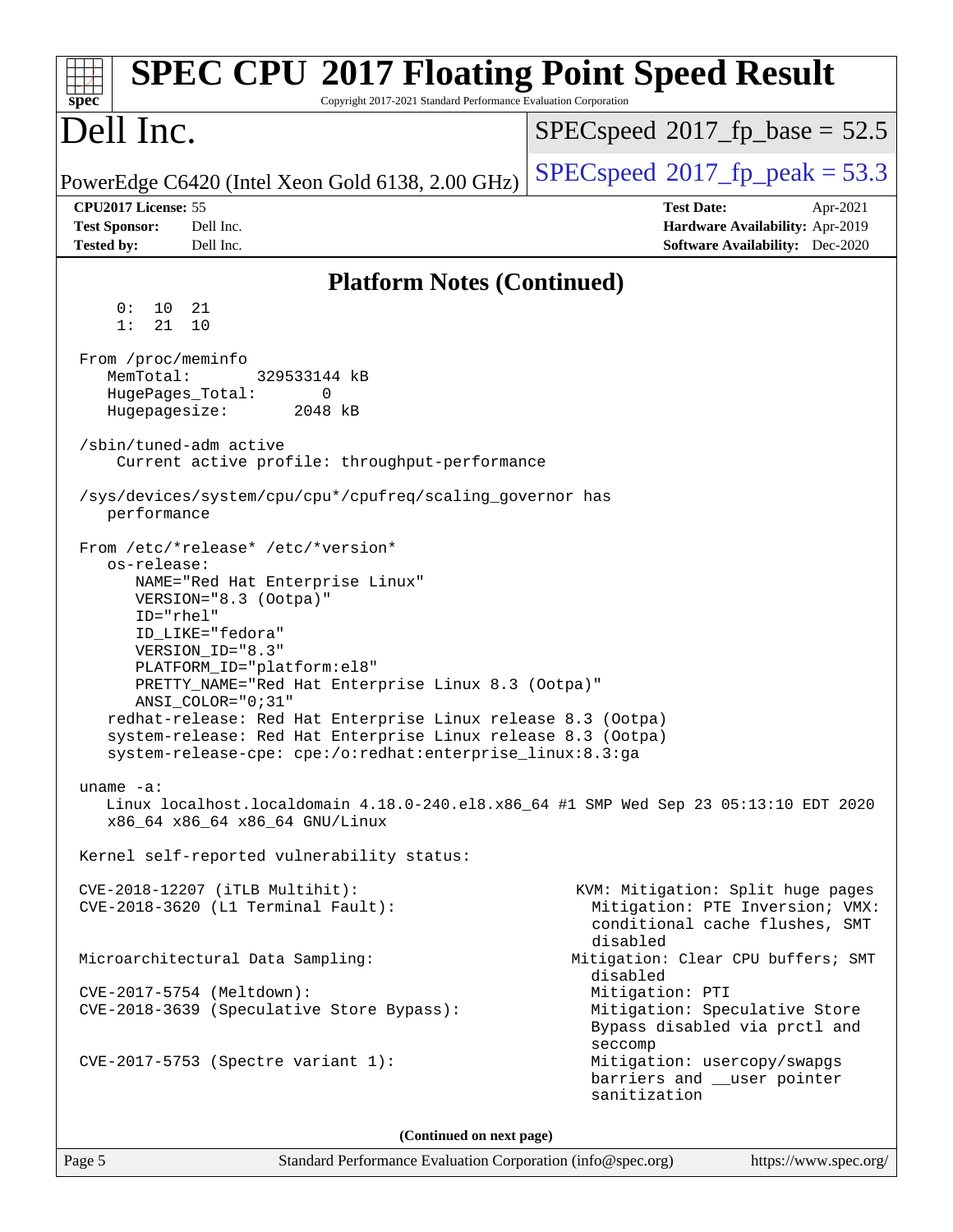| Dell Inc.<br>$SPEC speed^{\circ}2017\_fp\_base = 52.5$<br>$SPEC speed^{\circ}2017$ [p_peak = 53.3<br>PowerEdge C6420 (Intel Xeon Gold 6138, 2.00 GHz)                                                                                                                                                                                                                                                                                                                                                                                                                                                                     |  |  |
|---------------------------------------------------------------------------------------------------------------------------------------------------------------------------------------------------------------------------------------------------------------------------------------------------------------------------------------------------------------------------------------------------------------------------------------------------------------------------------------------------------------------------------------------------------------------------------------------------------------------------|--|--|
|                                                                                                                                                                                                                                                                                                                                                                                                                                                                                                                                                                                                                           |  |  |
|                                                                                                                                                                                                                                                                                                                                                                                                                                                                                                                                                                                                                           |  |  |
| CPU2017 License: 55<br><b>Test Date:</b><br>Apr-2021<br>Dell Inc.<br><b>Test Sponsor:</b><br>Hardware Availability: Apr-2019<br>Dell Inc.<br><b>Software Availability:</b> Dec-2020<br><b>Tested by:</b>                                                                                                                                                                                                                                                                                                                                                                                                                  |  |  |
| <b>Platform Notes (Continued)</b>                                                                                                                                                                                                                                                                                                                                                                                                                                                                                                                                                                                         |  |  |
| CVE-2017-5715 (Spectre variant 2):<br>Mitigation: Full generic<br>retpoline, IBPB: conditional,<br>IBRS_FW, RSB filling<br>CVE-2020-0543 (Special Register Buffer Data Sampling): Not affected<br>CVE-2019-11135 (TSX Asynchronous Abort):<br>Mitigation: Clear CPU buffers; SMT<br>disabled                                                                                                                                                                                                                                                                                                                              |  |  |
| run-level 3 Apr 30 13:33                                                                                                                                                                                                                                                                                                                                                                                                                                                                                                                                                                                                  |  |  |
| SPEC is set to: /mnt/ramdisk/cpu2017-1.1.7-ic2021.1<br>Size Used Avail Use% Mounted on<br>Filesystem<br>Type<br>tmpfs<br>tmpfs 125G<br>11G 115G 9% /mnt/ramdisk                                                                                                                                                                                                                                                                                                                                                                                                                                                           |  |  |
| From /sys/devices/virtual/dmi/id<br>Vendor:<br>Dell Inc.<br>PowerEdge C6420<br>Product:<br>Product Family: PowerEdge                                                                                                                                                                                                                                                                                                                                                                                                                                                                                                      |  |  |
| Additional information from dmidecode follows. WARNING: Use caution when you interpret<br>this section. The 'dmidecode' program reads system data which is "intended to allow<br>hardware to be accurately determined", but the intent may not be met, as there are<br>frequent changes to hardware, firmware, and the "DMTF SMBIOS" standard.<br>Memory:<br>6x 00AD00B300AD HMA84GR7CJR4N-WM 32 GB 2 rank 2933, configured at 2666<br>1x 00AD063200AD HMA84GR7CJR4N-WM 32 GB 2 rank 2933, configured at 2666<br>3x 00AD069D00AD HMA84GR7CJR4N-WM 32 GB 2 rank 2933, configured at 2666<br>6x Not Specified Not Specified |  |  |
| BIOS:                                                                                                                                                                                                                                                                                                                                                                                                                                                                                                                                                                                                                     |  |  |
| Dell Inc.<br>BIOS Vendor:<br>BIOS Version:<br>2.9.1<br>BIOS Date:<br>08/10/2020<br>BIOS Revision: 2.9                                                                                                                                                                                                                                                                                                                                                                                                                                                                                                                     |  |  |
| (End of data from sysinfo program)                                                                                                                                                                                                                                                                                                                                                                                                                                                                                                                                                                                        |  |  |
| <b>Compiler Version Notes</b>                                                                                                                                                                                                                                                                                                                                                                                                                                                                                                                                                                                             |  |  |
| =====================                                                                                                                                                                                                                                                                                                                                                                                                                                                                                                                                                                                                     |  |  |
| 619.1bm_s(base, peak) 638.imagick_s(base, peak)<br>C<br>$644.nab_s(base)$                                                                                                                                                                                                                                                                                                                                                                                                                                                                                                                                                 |  |  |
| $Intel(R)$ C Intel(R) 64 Compiler Classic for applications running on Intel(R)<br>64, Version 2021.1 Build 20201112_000000<br>Copyright (C) 1985-2020 Intel Corporation. All rights reserved.                                                                                                                                                                                                                                                                                                                                                                                                                             |  |  |
|                                                                                                                                                                                                                                                                                                                                                                                                                                                                                                                                                                                                                           |  |  |
| (Continued on next page)<br>Standard Performance Evaluation Corporation (info@spec.org)<br>https://www.spec.org/<br>Page 6                                                                                                                                                                                                                                                                                                                                                                                                                                                                                                |  |  |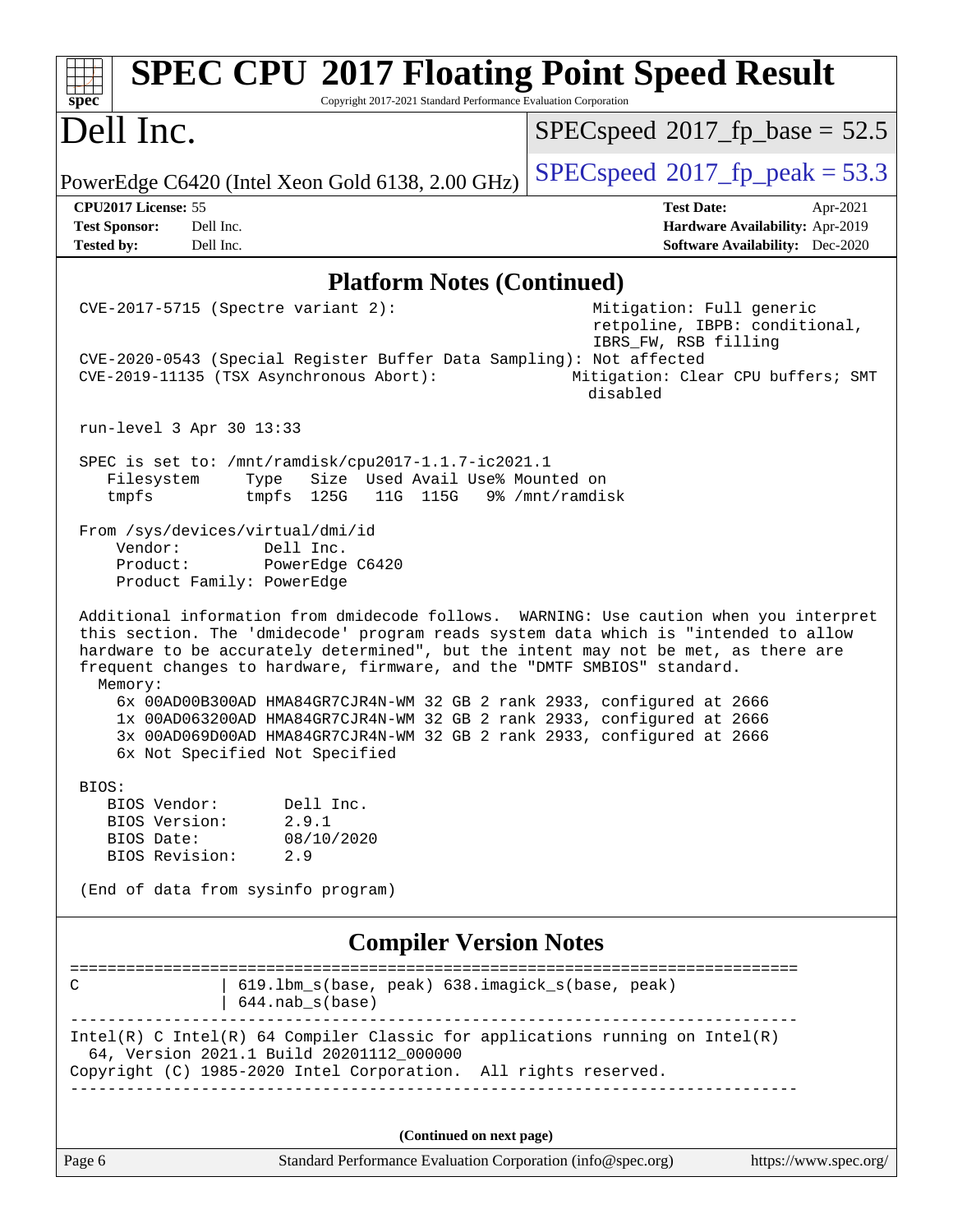| <b>SPEC CPU®2017 Floating Point Speed Result</b><br>Copyright 2017-2021 Standard Performance Evaluation Corporation<br>$s\overline{p}\overline{e}\overline{c}$                                                                                                                                                                                                                                                                                                                                                                     |                                                                                                            |  |
|------------------------------------------------------------------------------------------------------------------------------------------------------------------------------------------------------------------------------------------------------------------------------------------------------------------------------------------------------------------------------------------------------------------------------------------------------------------------------------------------------------------------------------|------------------------------------------------------------------------------------------------------------|--|
| Dell Inc.                                                                                                                                                                                                                                                                                                                                                                                                                                                                                                                          | $SPEC speed^{\circ}2017$ fp base = 52.5                                                                    |  |
| PowerEdge C6420 (Intel Xeon Gold 6138, 2.00 GHz)                                                                                                                                                                                                                                                                                                                                                                                                                                                                                   | $SPEC speed@2017_fp\_peak = 53.3$                                                                          |  |
| CPU2017 License: 55<br><b>Test Sponsor:</b><br>Dell Inc.<br><b>Tested by:</b><br>Dell Inc.                                                                                                                                                                                                                                                                                                                                                                                                                                         | <b>Test Date:</b><br>Apr-2021<br>Hardware Availability: Apr-2019<br><b>Software Availability:</b> Dec-2020 |  |
| <b>Compiler Version Notes (Continued)</b>                                                                                                                                                                                                                                                                                                                                                                                                                                                                                          |                                                                                                            |  |
| $  644.nab_s(peak)$<br>C                                                                                                                                                                                                                                                                                                                                                                                                                                                                                                           |                                                                                                            |  |
| Intel(R) oneAPI DPC++/C++ Compiler for applications running on Intel(R) $64$ ,<br>Version 2021.1 Build 20201113<br>Copyright (C) 1985-2020 Intel Corporation. All rights reserved.                                                                                                                                                                                                                                                                                                                                                 |                                                                                                            |  |
| 619.1bm_s(base, peak) 638.imagick_s(base, peak)<br>С<br>$644.nab_s(base)$                                                                                                                                                                                                                                                                                                                                                                                                                                                          |                                                                                                            |  |
| Intel(R) C Intel(R) 64 Compiler Classic for applications running on Intel(R)<br>64, Version 2021.1 Build 20201112_000000<br>Copyright (C) 1985-2020 Intel Corporation. All rights reserved.                                                                                                                                                                                                                                                                                                                                        |                                                                                                            |  |
| С<br>$644$ .nab $s$ (peak)                                                                                                                                                                                                                                                                                                                                                                                                                                                                                                         |                                                                                                            |  |
| Intel(R) oneAPI DPC++/C++ Compiler for applications running on Intel(R) 64,<br>Version 2021.1 Build 20201113<br>Copyright (C) 1985-2020 Intel Corporation. All rights reserved.                                                                                                                                                                                                                                                                                                                                                    |                                                                                                            |  |
| $C++$ , C, Fortran   607.cactuBSSN_s(base, peak)                                                                                                                                                                                                                                                                                                                                                                                                                                                                                   | ========                                                                                                   |  |
| $Intel(R)$ C++ Intel(R) 64 Compiler Classic for applications running on<br>Intel(R) 64, Version 2021.1 Build 20201112_000000<br>Copyright (C) 1985-2020 Intel Corporation. All rights reserved.<br>Intel(R) C Intel(R) 64 Compiler Classic for applications running on $Intel(R)$<br>64, Version 2021.1 Build 20201112_000000<br>Copyright (C) 1985-2020 Intel Corporation. All rights reserved.<br>Intel(R) Fortran Intel(R) 64 Compiler Classic for applications running on<br>Intel(R) 64, Version 2021.1 Build 20201112_000000 |                                                                                                            |  |
| Copyright (C) 1985-2020 Intel Corporation. All rights reserved.                                                                                                                                                                                                                                                                                                                                                                                                                                                                    |                                                                                                            |  |
| 603.bwaves_s(base, peak) 649.fotonik3d_s(base, peak)<br>Fortran<br>  654.roms_s(base, peak)                                                                                                                                                                                                                                                                                                                                                                                                                                        |                                                                                                            |  |
| $Intel(R)$ Fortran Intel(R) 64 Compiler Classic for applications running on<br>Intel(R) 64, Version 2021.1 Build 20201112_000000<br>Copyright (C) 1985-2020 Intel Corporation. All rights reserved.                                                                                                                                                                                                                                                                                                                                |                                                                                                            |  |
| (Continued on next page)                                                                                                                                                                                                                                                                                                                                                                                                                                                                                                           |                                                                                                            |  |
| Page 7<br>Standard Performance Evaluation Corporation (info@spec.org)                                                                                                                                                                                                                                                                                                                                                                                                                                                              | https://www.spec.org/                                                                                      |  |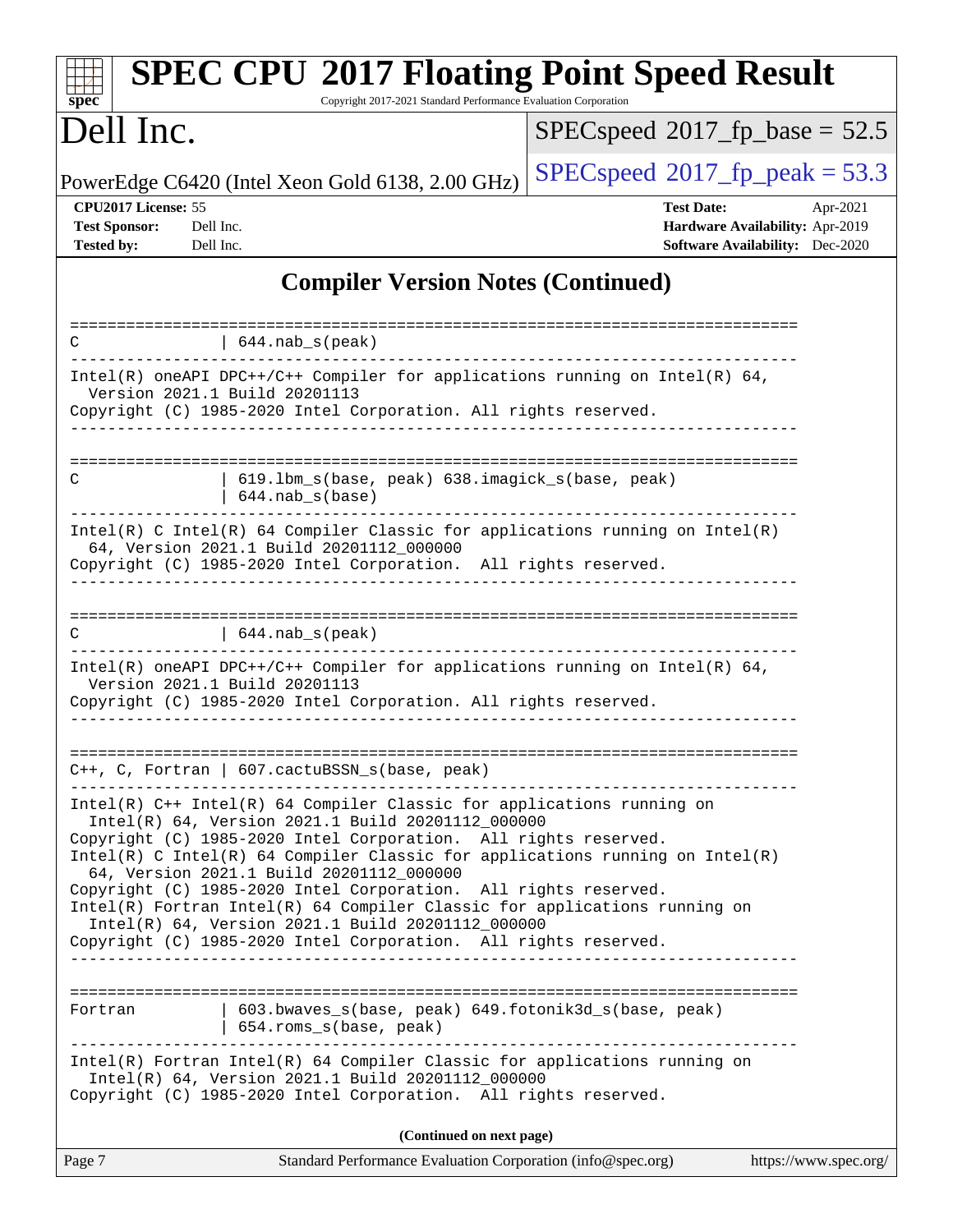| <b>SPEC CPU®2017 Floating Point Speed Result</b><br>Copyright 2017-2021 Standard Performance Evaluation Corporation<br>spec <sup>®</sup>                                                                                                                                                                                                                                                                                               |                                                                                                            |  |
|----------------------------------------------------------------------------------------------------------------------------------------------------------------------------------------------------------------------------------------------------------------------------------------------------------------------------------------------------------------------------------------------------------------------------------------|------------------------------------------------------------------------------------------------------------|--|
| Dell Inc.                                                                                                                                                                                                                                                                                                                                                                                                                              | $SPEC speed^{\circ}2017$ fp base = 52.5                                                                    |  |
| PowerEdge C6420 (Intel Xeon Gold 6138, 2.00 GHz)                                                                                                                                                                                                                                                                                                                                                                                       | $SPEC speed^{\circ}2017$ [p_peak = 53.3                                                                    |  |
| CPU2017 License: 55<br>Dell Inc.<br><b>Test Sponsor:</b><br><b>Tested by:</b><br>Dell Inc.                                                                                                                                                                                                                                                                                                                                             | <b>Test Date:</b><br>Apr-2021<br>Hardware Availability: Apr-2019<br><b>Software Availability:</b> Dec-2020 |  |
| <b>Compiler Version Notes (Continued)</b>                                                                                                                                                                                                                                                                                                                                                                                              |                                                                                                            |  |
|                                                                                                                                                                                                                                                                                                                                                                                                                                        | --------------------------                                                                                 |  |
| 621.wrf_s(base, peak) 627.cam4_s(base, peak)<br>Fortran, C<br>628.pop2_s(base, peak)                                                                                                                                                                                                                                                                                                                                                   |                                                                                                            |  |
| Intel(R) Fortran Intel(R) 64 Compiler Classic for applications running on<br>Intel(R) 64, Version 2021.1 Build 20201112_000000<br>Copyright (C) 1985-2020 Intel Corporation. All rights reserved.<br>$Intel(R)$ C Intel(R) 64 Compiler Classic for applications running on Intel(R)<br>64, Version 2021.1 Build 20201112_000000<br>Copyright (C) 1985-2020 Intel Corporation. All rights reserved.                                     |                                                                                                            |  |
| <b>Base Compiler Invocation</b><br>C benchmarks:<br>icc<br>Fortran benchmarks:                                                                                                                                                                                                                                                                                                                                                         |                                                                                                            |  |
| ifort<br>Benchmarks using both Fortran and C:<br>ifort icc                                                                                                                                                                                                                                                                                                                                                                             |                                                                                                            |  |
| Benchmarks using Fortran, C, and C++:<br>icpc icc ifort                                                                                                                                                                                                                                                                                                                                                                                |                                                                                                            |  |
| <b>Base Portability Flags</b><br>603.bwaves_s: -DSPEC_LP64<br>607.cactuBSSN_s: -DSPEC_LP64<br>619.1bm_s: -DSPEC_LP64<br>621.wrf_s: -DSPEC_LP64 -DSPEC_CASE_FLAG -convert big_endian<br>627.cam4_s: -DSPEC_LP64 -DSPEC_CASE_FLAG<br>628.pop2_s: -DSPEC_LP64 -DSPEC_CASE_FLAG -convert big_endian<br>-assume byterecl<br>638.imagick_s: -DSPEC_LP64<br>644.nab_s: -DSPEC_LP64<br>649.fotonik3d_s: -DSPEC_LP64<br>654.roms_s: -DSPEC_LP64 |                                                                                                            |  |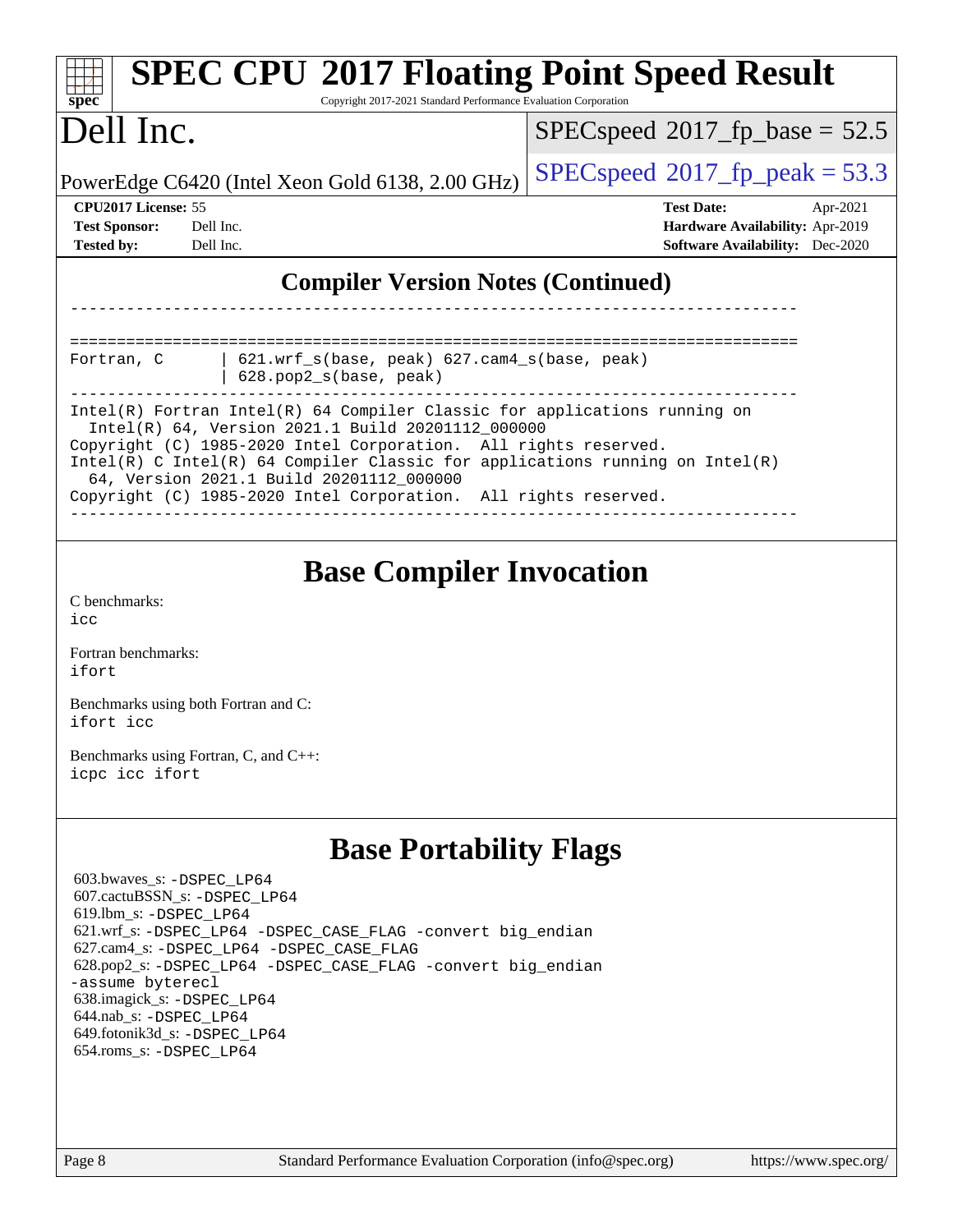| <b>SPEC CPU®2017 Floating Point Speed Result</b><br>Copyright 2017-2021 Standard Performance Evaluation Corporation<br>spec <sup>®</sup>                                                                                                                                                                    |                                                                                                            |  |
|-------------------------------------------------------------------------------------------------------------------------------------------------------------------------------------------------------------------------------------------------------------------------------------------------------------|------------------------------------------------------------------------------------------------------------|--|
| Dell Inc.                                                                                                                                                                                                                                                                                                   | $SPEC speed^{\circ}2017\_fp\_base = 52.5$                                                                  |  |
| PowerEdge C6420 (Intel Xeon Gold 6138, 2.00 GHz)                                                                                                                                                                                                                                                            | $SPEC speed^{\circ}2017$ [p_peak = 53.3                                                                    |  |
| CPU2017 License: 55<br><b>Test Sponsor:</b><br>Dell Inc.<br><b>Tested by:</b><br>Dell Inc.                                                                                                                                                                                                                  | <b>Test Date:</b><br>Apr-2021<br>Hardware Availability: Apr-2019<br><b>Software Availability:</b> Dec-2020 |  |
| <b>Base Optimization Flags</b>                                                                                                                                                                                                                                                                              |                                                                                                            |  |
| C benchmarks:<br>-m64 -std=cl1 -xCORE-AVX512 -ipo -03 -no-prec-div -qopt-prefetch<br>-ffinite-math-only -qopt-mem-layout-trans=4 -qopenmp -DSPEC_OPENMP<br>-mbranches-within-32B-boundaries                                                                                                                 |                                                                                                            |  |
| Fortran benchmarks:<br>-m64 -Wl,-z, muldefs -DSPEC_OPENMP -xCORE-AVX512 -ipo -03<br>-no-prec-div -qopt-prefetch -ffinite-math-only<br>-qopt-mem-layout-trans=4 -qopenmp -nostandard-realloc-lhs<br>-mbranches-within-32B-boundaries -L/usr/local/jemalloc64-5.0.1/lib<br>-ljemalloc                         |                                                                                                            |  |
| Benchmarks using both Fortran and C:<br>-m64 -std=c11 -Wl,-z, muldefs -xCORE-AVX512 -ipo -03 -no-prec-div<br>-qopt-prefetch -ffinite-math-only -qopt-mem-layout-trans=4 -qopenmp<br>-DSPEC_OPENMP -mbranches-within-32B-boundaries -nostandard-realloc-lhs<br>-L/usr/local/jemalloc64-5.0.1/lib -ljemalloc  |                                                                                                            |  |
| Benchmarks using Fortran, C, and C++:<br>-m64 -std=c11 -Wl,-z, muldefs -xCORE-AVX512 -ipo -03 -no-prec-div<br>-qopt-prefetch -ffinite-math-only -qopt-mem-layout-trans=4 -qopenmp<br>-DSPEC OPENMP -mbranches-within-32B-boundaries -nostandard-realloc-lhs<br>-L/usr/local/jemalloc64-5.0.1/lib -ljemalloc |                                                                                                            |  |
| <b>Peak Compiler Invocation</b>                                                                                                                                                                                                                                                                             |                                                                                                            |  |
| C benchmarks (except as noted below):<br>icc                                                                                                                                                                                                                                                                |                                                                                                            |  |
| $644.nab$ <sub>_S</sub> : $i$ $cx$                                                                                                                                                                                                                                                                          |                                                                                                            |  |
| Fortran benchmarks:<br>ifort                                                                                                                                                                                                                                                                                |                                                                                                            |  |
| Benchmarks using both Fortran and C:<br>ifort icc                                                                                                                                                                                                                                                           |                                                                                                            |  |

[Benchmarks using Fortran, C, and C++:](http://www.spec.org/auto/cpu2017/Docs/result-fields.html#BenchmarksusingFortranCandCXX) [icpc](http://www.spec.org/cpu2017/results/res2021q4/cpu2017-20211122-30172.flags.html#user_CC_CXX_FCpeak_intel_icpc_c510b6838c7f56d33e37e94d029a35b4a7bccf4766a728ee175e80a419847e808290a9b78be685c44ab727ea267ec2f070ec5dc83b407c0218cded6866a35d07) [icc](http://www.spec.org/cpu2017/results/res2021q4/cpu2017-20211122-30172.flags.html#user_CC_CXX_FCpeak_intel_icc_66fc1ee009f7361af1fbd72ca7dcefbb700085f36577c54f309893dd4ec40d12360134090235512931783d35fd58c0460139e722d5067c5574d8eaf2b3e37e92) [ifort](http://www.spec.org/cpu2017/results/res2021q4/cpu2017-20211122-30172.flags.html#user_CC_CXX_FCpeak_intel_ifort_8111460550e3ca792625aed983ce982f94888b8b503583aa7ba2b8303487b4d8a21a13e7191a45c5fd58ff318f48f9492884d4413fa793fd88dd292cad7027ca)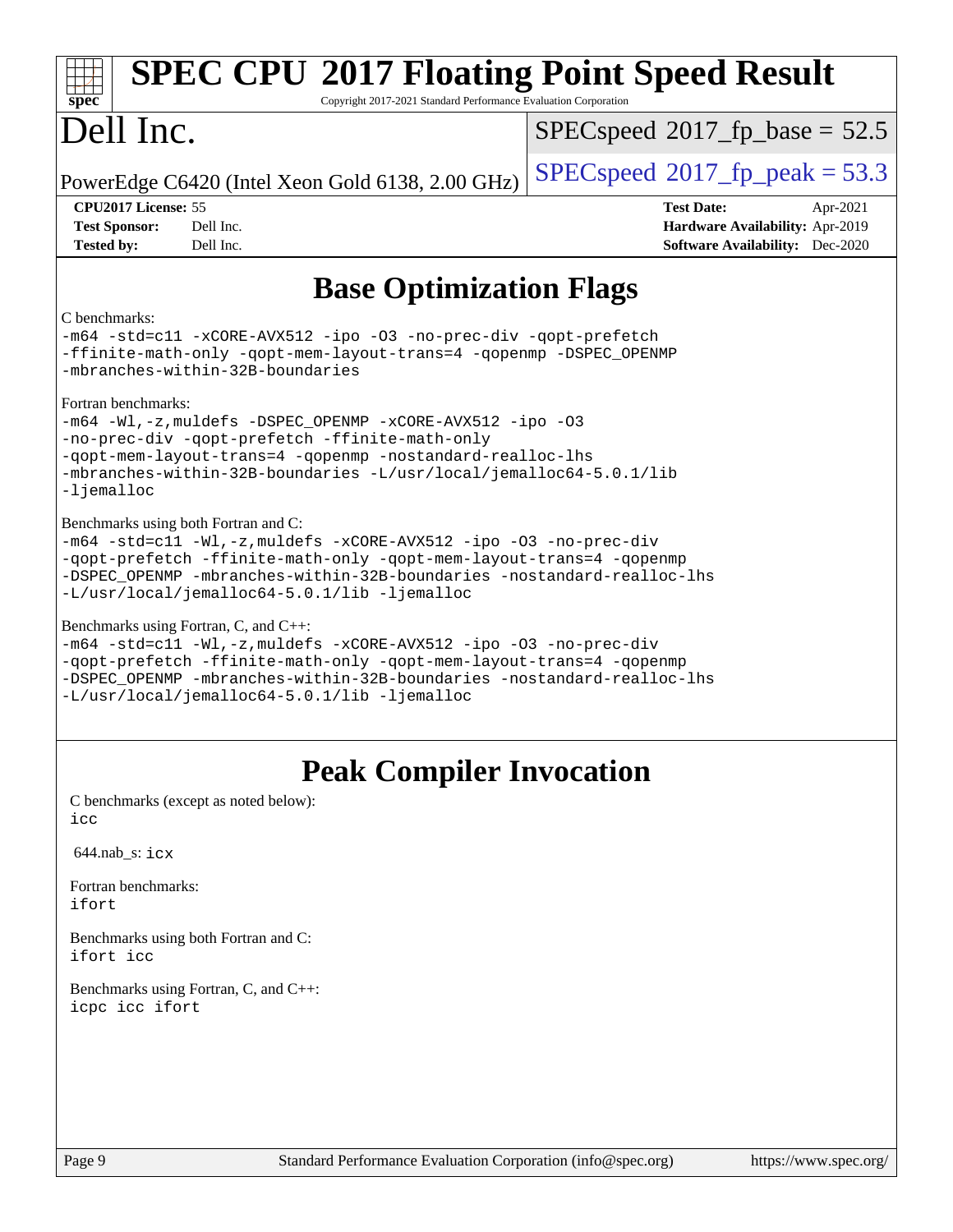# **[SPEC CPU](http://www.spec.org/auto/cpu2017/Docs/result-fields.html#SPECCPU2017FloatingPointSpeedResult)[2017 Floating Point Speed Result](http://www.spec.org/auto/cpu2017/Docs/result-fields.html#SPECCPU2017FloatingPointSpeedResult)**

Copyright 2017-2021 Standard Performance Evaluation Corporation

## Dell Inc.

**[spec](http://www.spec.org/)**

 $SPECspeed^{\circ}2017\_fp\_base = 52.5$  $SPECspeed^{\circ}2017\_fp\_base = 52.5$ 

PowerEdge C6420 (Intel Xeon Gold 6138, 2.00 GHz)  $\left|$  [SPECspeed](http://www.spec.org/auto/cpu2017/Docs/result-fields.html#SPECspeed2017fppeak)<sup>®</sup>[2017\\_fp\\_peak = 5](http://www.spec.org/auto/cpu2017/Docs/result-fields.html#SPECspeed2017fppeak)3.3

**[CPU2017 License:](http://www.spec.org/auto/cpu2017/Docs/result-fields.html#CPU2017License)** 55 **[Test Date:](http://www.spec.org/auto/cpu2017/Docs/result-fields.html#TestDate)** Apr-2021 **[Test Sponsor:](http://www.spec.org/auto/cpu2017/Docs/result-fields.html#TestSponsor)** Dell Inc. **[Hardware Availability:](http://www.spec.org/auto/cpu2017/Docs/result-fields.html#HardwareAvailability)** Apr-2019 **[Tested by:](http://www.spec.org/auto/cpu2017/Docs/result-fields.html#Testedby)** Dell Inc. **[Software Availability:](http://www.spec.org/auto/cpu2017/Docs/result-fields.html#SoftwareAvailability)** Dec-2020

### **[Peak Portability Flags](http://www.spec.org/auto/cpu2017/Docs/result-fields.html#PeakPortabilityFlags)**

Same as Base Portability Flags

## **[Peak Optimization Flags](http://www.spec.org/auto/cpu2017/Docs/result-fields.html#PeakOptimizationFlags)**

[C benchmarks](http://www.spec.org/auto/cpu2017/Docs/result-fields.html#Cbenchmarks):

 $619.$ lbm\_s: basepeak = yes

638.imagick\_s: basepeak = yes

```
 644.nab_s: -m64 -Wl,-z,muldefs -xCORE-AVX512 -Ofast -ffast-math
-flto -mfpmath=sse -funroll-loops -fiopenmp
-DSPEC_OPENMP -qopt-mem-layout-trans=4
-fimf-accuracy-bits=14:sqrt
-mbranches-within-32B-boundaries
-L/usr/local/jemalloc64-5.0.1/lib -ljemalloc
```
[Fortran benchmarks](http://www.spec.org/auto/cpu2017/Docs/result-fields.html#Fortranbenchmarks):

```
 603.bwaves_s: -m64 -Wl,-z,muldefs -prof-gen(pass 1) -prof-use(pass 2)
-DSPEC_SUPPRESS_OPENMP -DSPEC_OPENMP -ipo -xCORE-AVX512
-O3 -no-prec-div -qopt-prefetch -ffinite-math-only
-qopt-mem-layout-trans=4 -qopenmp -nostandard-realloc-lhs
-mbranches-within-32B-boundaries
-L/usr/local/jemalloc64-5.0.1/lib -ljemalloc
```
649.fotonik3d\_s: Same as 603.bwaves\_s

654.roms\_s: basepeak = yes

[Benchmarks using both Fortran and C](http://www.spec.org/auto/cpu2017/Docs/result-fields.html#BenchmarksusingbothFortranandC):

 621.wrf\_s: [-m64](http://www.spec.org/cpu2017/results/res2021q4/cpu2017-20211122-30172.flags.html#user_peakCCFCLD621_wrf_s_m64-icc) [-std=c11](http://www.spec.org/cpu2017/results/res2021q4/cpu2017-20211122-30172.flags.html#user_peakCC621_wrf_s_std-icc-std_0e1c27790398a4642dfca32ffe6c27b5796f9c2d2676156f2e42c9c44eaad0c049b1cdb667a270c34d979996257aeb8fc440bfb01818dbc9357bd9d174cb8524) [-Wl,-z,muldefs](http://www.spec.org/cpu2017/results/res2021q4/cpu2017-20211122-30172.flags.html#user_peakEXTRA_LDFLAGS621_wrf_s_link_force_multiple1_b4cbdb97b34bdee9ceefcfe54f4c8ea74255f0b02a4b23e853cdb0e18eb4525ac79b5a88067c842dd0ee6996c24547a27a4b99331201badda8798ef8a743f577) [-prof-gen](http://www.spec.org/cpu2017/results/res2021q4/cpu2017-20211122-30172.flags.html#user_peakPASS1_CFLAGSPASS1_FFLAGSPASS1_LDFLAGS621_wrf_s_prof_gen_5aa4926d6013ddb2a31985c654b3eb18169fc0c6952a63635c234f711e6e63dd76e94ad52365559451ec499a2cdb89e4dc58ba4c67ef54ca681ffbe1461d6b36)(pass 1) [-prof-use](http://www.spec.org/cpu2017/results/res2021q4/cpu2017-20211122-30172.flags.html#user_peakPASS2_CFLAGSPASS2_FFLAGSPASS2_LDFLAGS621_wrf_s_prof_use_1a21ceae95f36a2b53c25747139a6c16ca95bd9def2a207b4f0849963b97e94f5260e30a0c64f4bb623698870e679ca08317ef8150905d41bd88c6f78df73f19)(pass 2) [-ipo](http://www.spec.org/cpu2017/results/res2021q4/cpu2017-20211122-30172.flags.html#user_peakPASS1_COPTIMIZEPASS1_FOPTIMIZEPASS2_COPTIMIZEPASS2_FOPTIMIZE621_wrf_s_f-ipo) [-xCORE-AVX512](http://www.spec.org/cpu2017/results/res2021q4/cpu2017-20211122-30172.flags.html#user_peakPASS2_COPTIMIZEPASS2_FOPTIMIZE621_wrf_s_f-xCORE-AVX512) [-O3](http://www.spec.org/cpu2017/results/res2021q4/cpu2017-20211122-30172.flags.html#user_peakPASS1_COPTIMIZEPASS1_FOPTIMIZEPASS2_COPTIMIZEPASS2_FOPTIMIZE621_wrf_s_f-O3) [-no-prec-div](http://www.spec.org/cpu2017/results/res2021q4/cpu2017-20211122-30172.flags.html#user_peakPASS1_COPTIMIZEPASS1_FOPTIMIZEPASS2_COPTIMIZEPASS2_FOPTIMIZE621_wrf_s_f-no-prec-div) [-qopt-prefetch](http://www.spec.org/cpu2017/results/res2021q4/cpu2017-20211122-30172.flags.html#user_peakPASS1_COPTIMIZEPASS1_FOPTIMIZEPASS2_COPTIMIZEPASS2_FOPTIMIZE621_wrf_s_f-qopt-prefetch) [-ffinite-math-only](http://www.spec.org/cpu2017/results/res2021q4/cpu2017-20211122-30172.flags.html#user_peakPASS1_COPTIMIZEPASS1_FOPTIMIZEPASS2_COPTIMIZEPASS2_FOPTIMIZE621_wrf_s_f_finite_math_only_cb91587bd2077682c4b38af759c288ed7c732db004271a9512da14a4f8007909a5f1427ecbf1a0fb78ff2a814402c6114ac565ca162485bbcae155b5e4258871) [-qopt-mem-layout-trans=4](http://www.spec.org/cpu2017/results/res2021q4/cpu2017-20211122-30172.flags.html#user_peakPASS1_COPTIMIZEPASS1_FOPTIMIZEPASS2_COPTIMIZEPASS2_FOPTIMIZE621_wrf_s_f-qopt-mem-layout-trans_fa39e755916c150a61361b7846f310bcdf6f04e385ef281cadf3647acec3f0ae266d1a1d22d972a7087a248fd4e6ca390a3634700869573d231a252c784941a8) [-DSPEC\\_SUPPRESS\\_OPENMP](http://www.spec.org/cpu2017/results/res2021q4/cpu2017-20211122-30172.flags.html#suite_peakPASS1_COPTIMIZEPASS1_FOPTIMIZE621_wrf_s_DSPEC_SUPPRESS_OPENMP) [-qopenmp](http://www.spec.org/cpu2017/results/res2021q4/cpu2017-20211122-30172.flags.html#user_peakPASS2_COPTIMIZEPASS2_FOPTIMIZE621_wrf_s_qopenmp_16be0c44f24f464004c6784a7acb94aca937f053568ce72f94b139a11c7c168634a55f6653758ddd83bcf7b8463e8028bb0b48b77bcddc6b78d5d95bb1df2967) [-DSPEC\\_OPENMP](http://www.spec.org/cpu2017/results/res2021q4/cpu2017-20211122-30172.flags.html#suite_peakPASS2_COPTIMIZEPASS2_FOPTIMIZE621_wrf_s_DSPEC_OPENMP) [-mbranches-within-32B-boundaries](http://www.spec.org/cpu2017/results/res2021q4/cpu2017-20211122-30172.flags.html#user_peakEXTRA_COPTIMIZEEXTRA_FOPTIMIZE621_wrf_s_f-mbranches-within-32B-boundaries) [-nostandard-realloc-lhs](http://www.spec.org/cpu2017/results/res2021q4/cpu2017-20211122-30172.flags.html#user_peakEXTRA_FOPTIMIZE621_wrf_s_f_2003_std_realloc_82b4557e90729c0f113870c07e44d33d6f5a304b4f63d4c15d2d0f1fab99f5daaed73bdb9275d9ae411527f28b936061aa8b9c8f2d63842963b95c9dd6426b8a) [-L/usr/local/jemalloc64-5.0.1/lib](http://www.spec.org/cpu2017/results/res2021q4/cpu2017-20211122-30172.flags.html#user_peakEXTRA_LIBS621_wrf_s_jemalloc_link_path64_1_cc289568b1a6c0fd3b62c91b824c27fcb5af5e8098e6ad028160d21144ef1b8aef3170d2acf0bee98a8da324cfe4f67d0a3d0c4cc4673d993d694dc2a0df248b) [-ljemalloc](http://www.spec.org/cpu2017/results/res2021q4/cpu2017-20211122-30172.flags.html#user_peakEXTRA_LIBS621_wrf_s_jemalloc_link_lib_d1249b907c500fa1c0672f44f562e3d0f79738ae9e3c4a9c376d49f265a04b9c99b167ecedbf6711b3085be911c67ff61f150a17b3472be731631ba4d0471706)

627.cam4\_s: basepeak = yes

 $628.pop2_s:$  basepeak = yes

**(Continued on next page)**